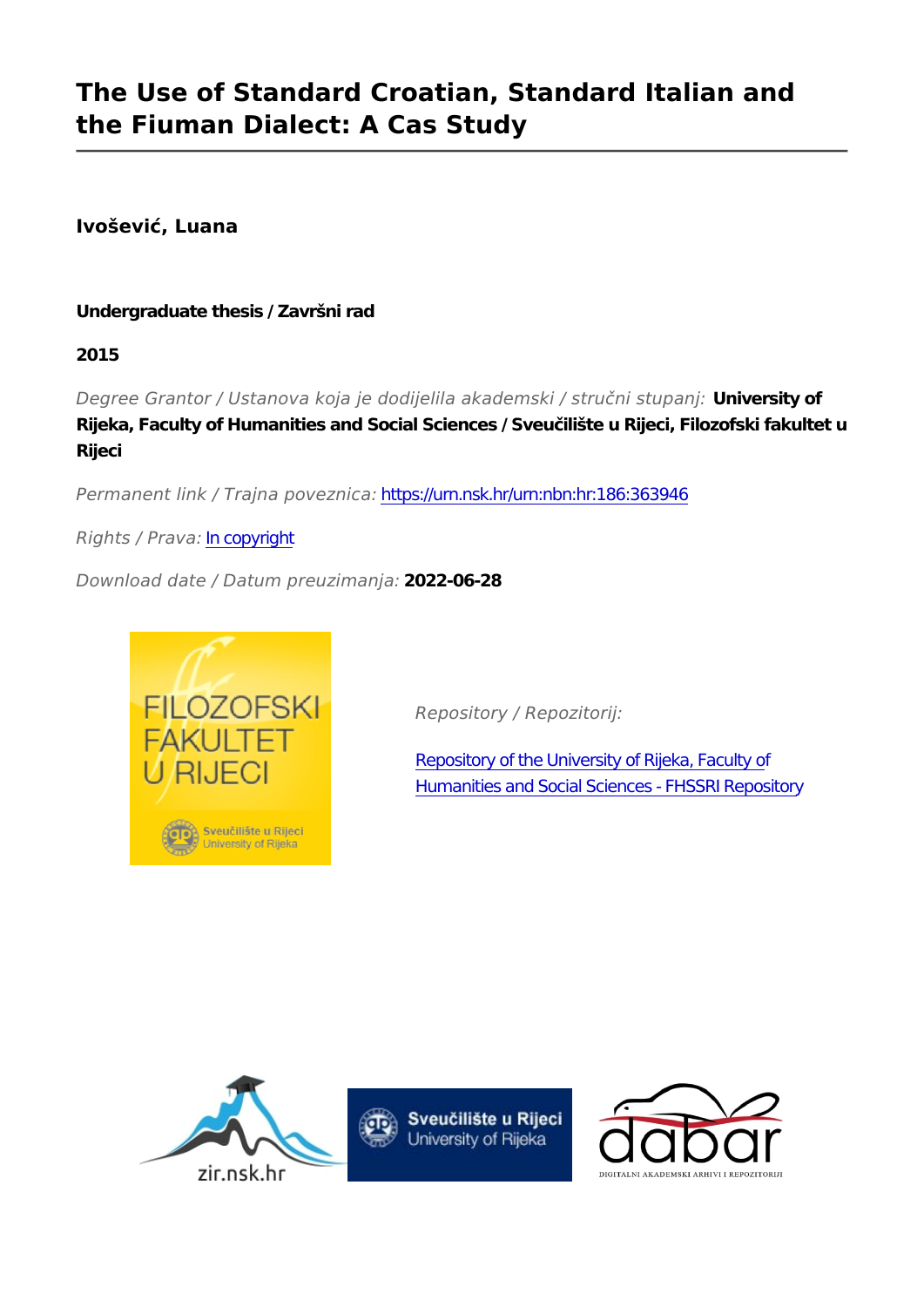#### UNIVERSITY OF RIJEKA FACULTY OF HUMANITIES AND SOCIAL SCIENCES DEPARTMENT OF ENGLISH

Luana Ivošević

# **THE USE OF STANDARD CROATIAN, STANDARD ITALIAN AND THE FIUMAN DIALECT: A CASE STUDY**

Submitted in partial fulfilment of the requirements for the B.A. in English Language and Literature and Philosophy at the University of Rijeka

> **Supervisor: Dr. Branka Drljača Margić**

> > **September 2015**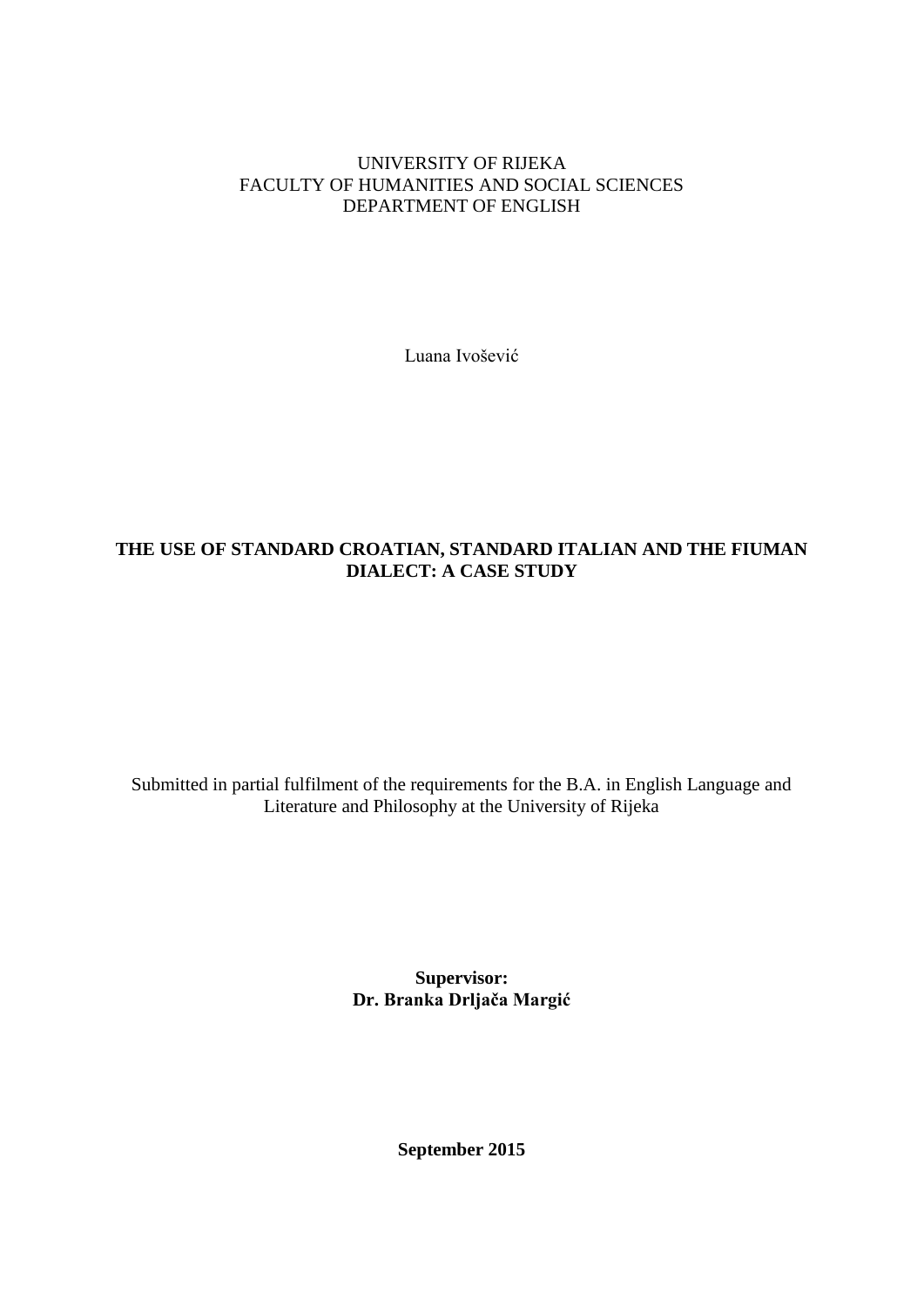# **Abstract**

 Alongside with the traditional Chakavian (Čakavian or Čakavski) dialect, the Fiuman dialect is one of the autochthonous idioms spoken in the city of Rijeka. Since it is a minority language, it could be argued that it is at risk of extinction. Following recent works in the field, which aim at researching the usage and the status of the dialect nowadays, this particular case study aims to observe the everyday speech of multilingual speakers who consider *il Fiumano*  as their mother tongue. The analysis of their dialogues permitted not only to comment on the current usage of this minority language, spoken alongside standard Croatian and standard Italian, but also gave insight into the current state, vitality and possibly the future of this local dialect. The results presented in this thesis contribute to previous research in the field.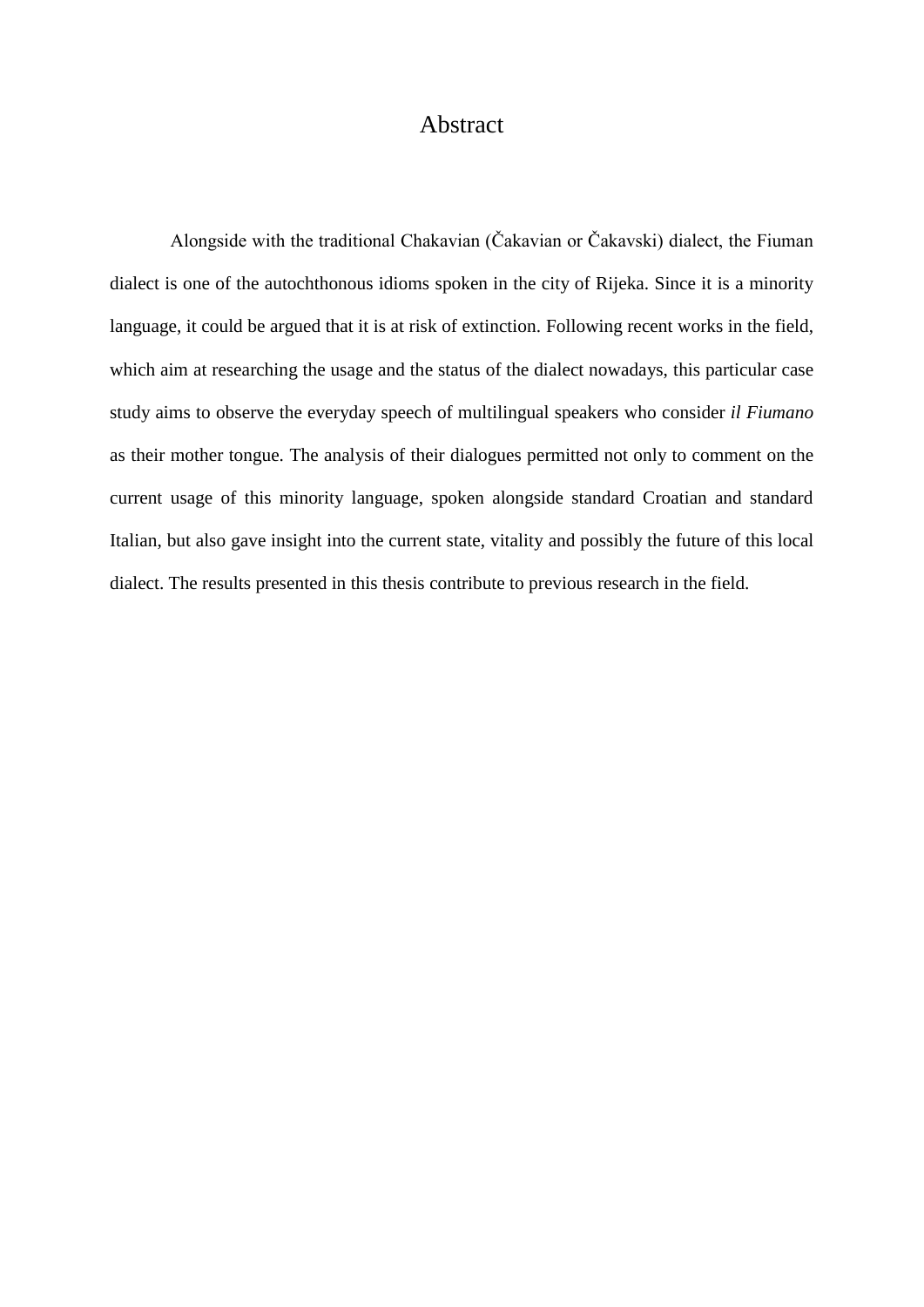# **Table of Contents**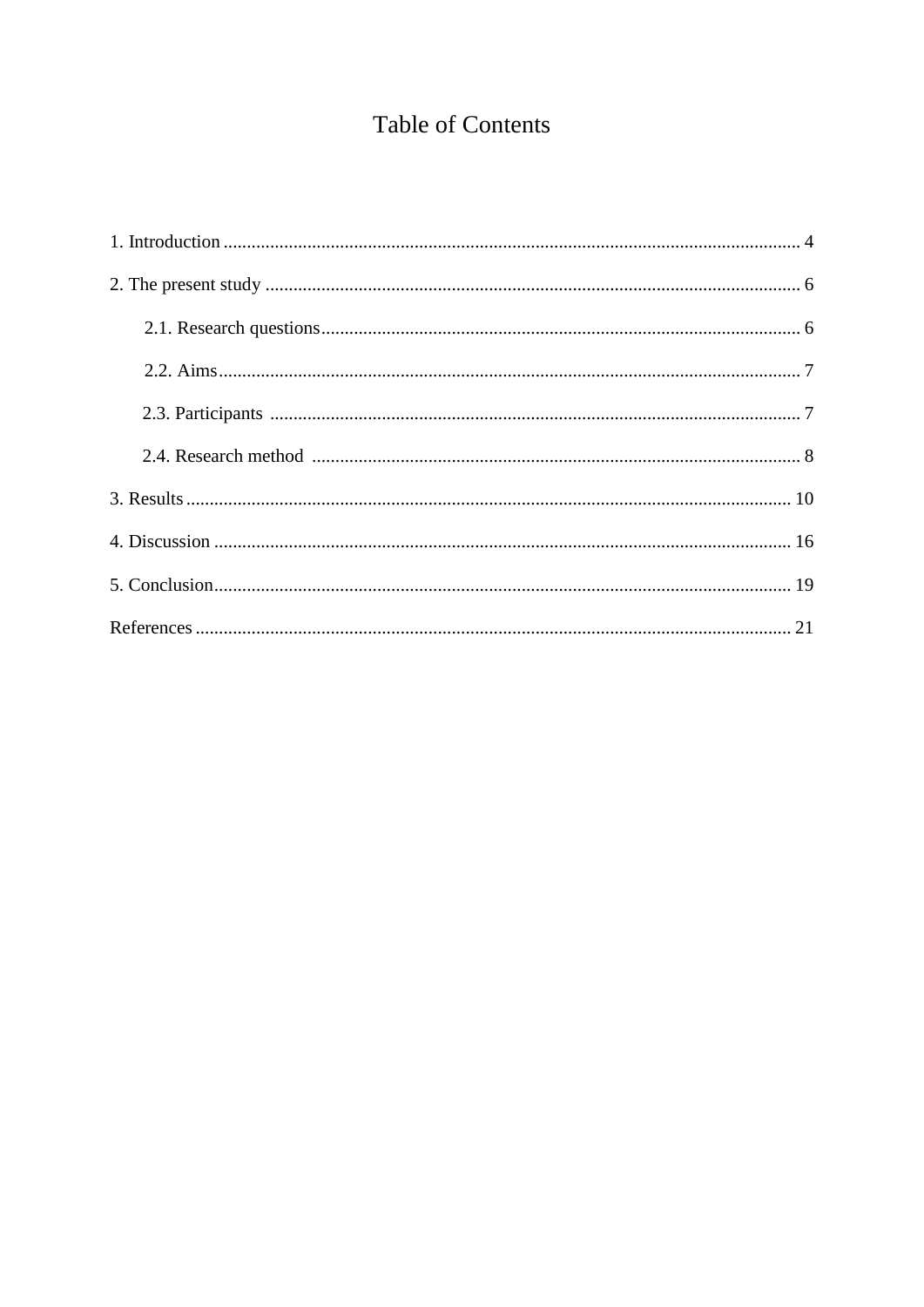# 1. INTRODUCTION

**.** 

 The Fiuman dialect has been present on the territory of the city of Rijeka for hundreds of years. Its history is closely related to the Italianization of the region, but there are uncertainties whether it developed from vulgar Latin or its development was due to the Venetian colonization and linguistic expansion.<sup>1</sup> Unfortunately, not enough has been written about *el dialeto fiuman*. In 1896 the historian Giovanni Kobler wrote about the origin of the Fiuman dialect. Several authors (e.g. Lukežić 1993; Rošić 2002) wrote about the history and development of the dialect as well as about its grammar and phonology.<sup>2</sup> More recently, authors like Crnić-Novosel and Spicijarić-Paškvan (2014) conducted a research from a sociolinguistic perspective in order to collect data regarding the current status and vitality of the Fiuman dialect. By means of distributing a questionnaire to different generations of *Fiumani*, the authors tried to answer the questions of how, why and when autochthonous speakers used the dialect to communicate. Moreover, one of the aims of the questionnaire was to investigate the opinions of the *Fiumani* regarding the protection of the dialect from external influences and languages that are considered more prestigious. According to the UNESCO document regarding language vitality and endangerment submitted in 2003 by the ad hoc expert group on endangered languages, there is an urgent need to evaluate the status of minority languages and raise the awareness of

<sup>&</sup>lt;sup>1</sup> In their work about the Fiuman dialect (2010: 410), Crnić-Novosel and Spicijarić-Paškvan state that Giovanni Kobler, one of the most important historians of the region, was the first to mention the problem of the origin of the Fiuman dialect in his work *Memorie per la storia della liburnica citta' di Fiume.* The authors, nonetheless, agree that it is more probable that the dialect has Venetian origin. Furthermore, Rošić (2002) demonstrated the kinship between the Italian dialect spoken in the city of Rijeka/Fiume and the Venetian and neo-Venetian dialects. Today, the local Fiuman dialect is listed as one of the Venetian dialects.

<sup>2</sup> For more information consult Salvatore Samani's dictionary *Il Dialetto fiumano* or Nicola Pafundi's *Dizionario Fiumano-Italiano, Italiano-Fiumano.* In addition, on the official website of the city of Rijeka <http://www.rijeka.hr/Default.aspx?art=8245&sec=949> Bruno Bontempo selected from Samani's dictionary words and phrases that no longer are in everyday use. This abridged list also presents more common expressions that can be used instead of outdated terms and provides examples in which context they should be used.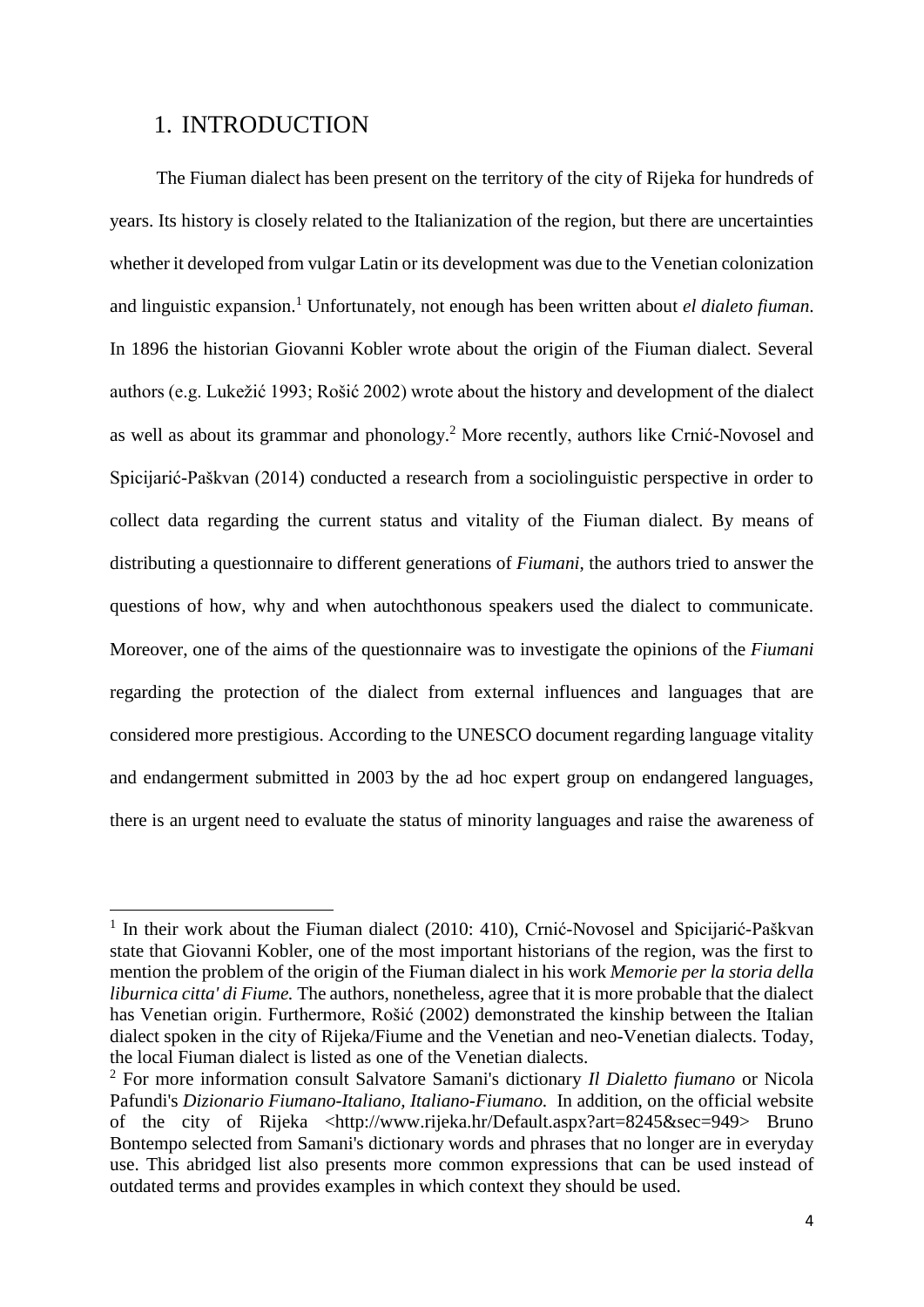language loss and the importance of language diversity. This is the case of the Fiuman dialect, which coexists on the territory of Rijeka with the standard, predominant languages.

The speakers that identify themselves as *Fiumani* are a minority.<sup>3</sup> Since they are bilingual, they use the local Fiuman dialect mostly at home in everyday situations. Even in this restricted context, the dialect is usually mixed with standard Croatian and standard Italian words and phrases. Therefore, the Fiuman dialect can be categorized as a sociolect important for the heterogeneous linguistic identity of Rijeka.

This research will focus on the issue of the vitality and the usage of the Fiuman dialect between active speakers who use it in everyday speech. More precisely, the case study aims at showing if there is relevant intergenerational transmission of the language. The study could also identify the defining features of the dialect. Moreover, the analyzed data could show to what degree the language of the older generation differs from the way younger generations interact in a familiar environment. The results, qualitative in their nature, could also be relevant on a larger scale, contributing to previous research in the field.

**.** 

 $3$  The Italian minority is one of the 22 registered ethnic minorities in the city of Rijeka. The minority is recognized as an autochthonous ethnic community and its members form 1.90% of the total population, according to the 2011 census. The members use the standard Italian, as well as the Fiuman dialect to communicate.

More detailed information regarding the fostering of this minority culture can be found on the website < http://www.bilingualism-matters-rijeka.ffri.hr/en/our-context/minoritylanguages.html > .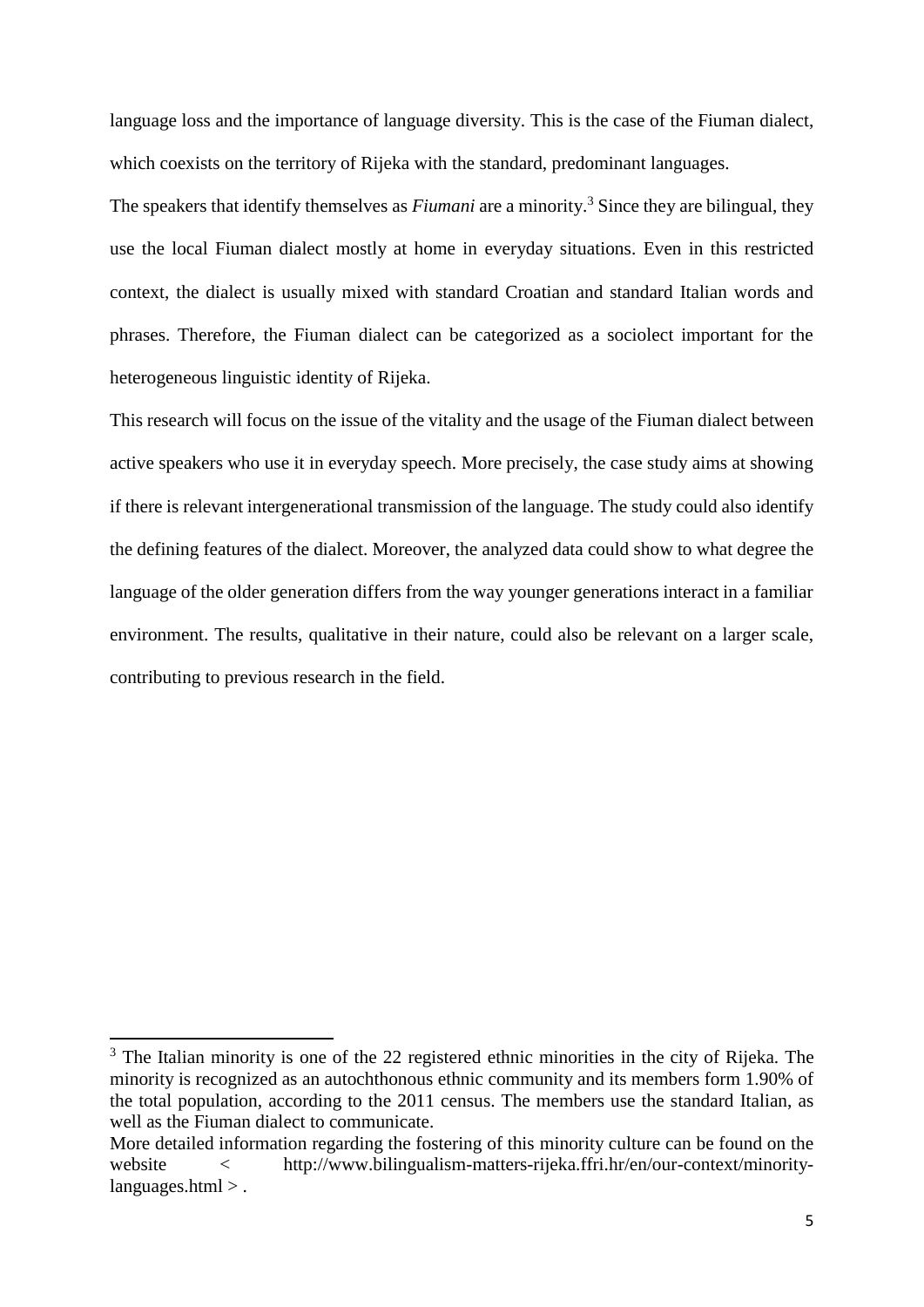# 2. THE PRESENT STUDY

# 2.1. Research questions

This study seeks to answer the following research questions:

1. The main question regards the way autochthonous speakers interact among themselves. The question is how speakers that recognize *el dialeto Fiuman* as their mother tongue use this particular dialect in their home, alongside other languages. In other words, the defining characteristics of their everyday communication are to be examined.

2. Secondly, as Fiuman speakers are multilingual, it would be interesting to see if they codeswitch, which languages are used and to what extent.

3. Thirdly, this thesis could provide an insight into the vitality of the Fiuman dialect, primarily assessed on the basis of transgenerational language transmission, one of the major assessment criteria of the level of the vitality of a language according to the UNESCO ad hoc expert group (2003). 4 In other words, it might be possible to deduce if older generations are successfully transmitting the dialect to younger generations and to what extent their speech differs.

4. Rošić (2002) thinks that the Fiuman dialect is slowly but inevitably dying. On the other hand, the results of Crnić-Novosel and Spicijarić-Paškvan (2014) show that the older generations of *Fiumani* proudly and successfully transmit the dialect to younger generations. The intent of this work is to contribute the existing discussion.

More generally, the research questions regard the usage, the status and the vitality of this particular local dialect spoken on a daily basis by members of the Italian community in Rijeka.

## 2.2 Aims

1

<sup>&</sup>lt;sup>4</sup> Other major criteria for evaluating language vitality are: the absolute number of speakers, the proportion of speakers within the total population, the trends in the existing language domains, response to new domains and the media, and materials for language education and literacy.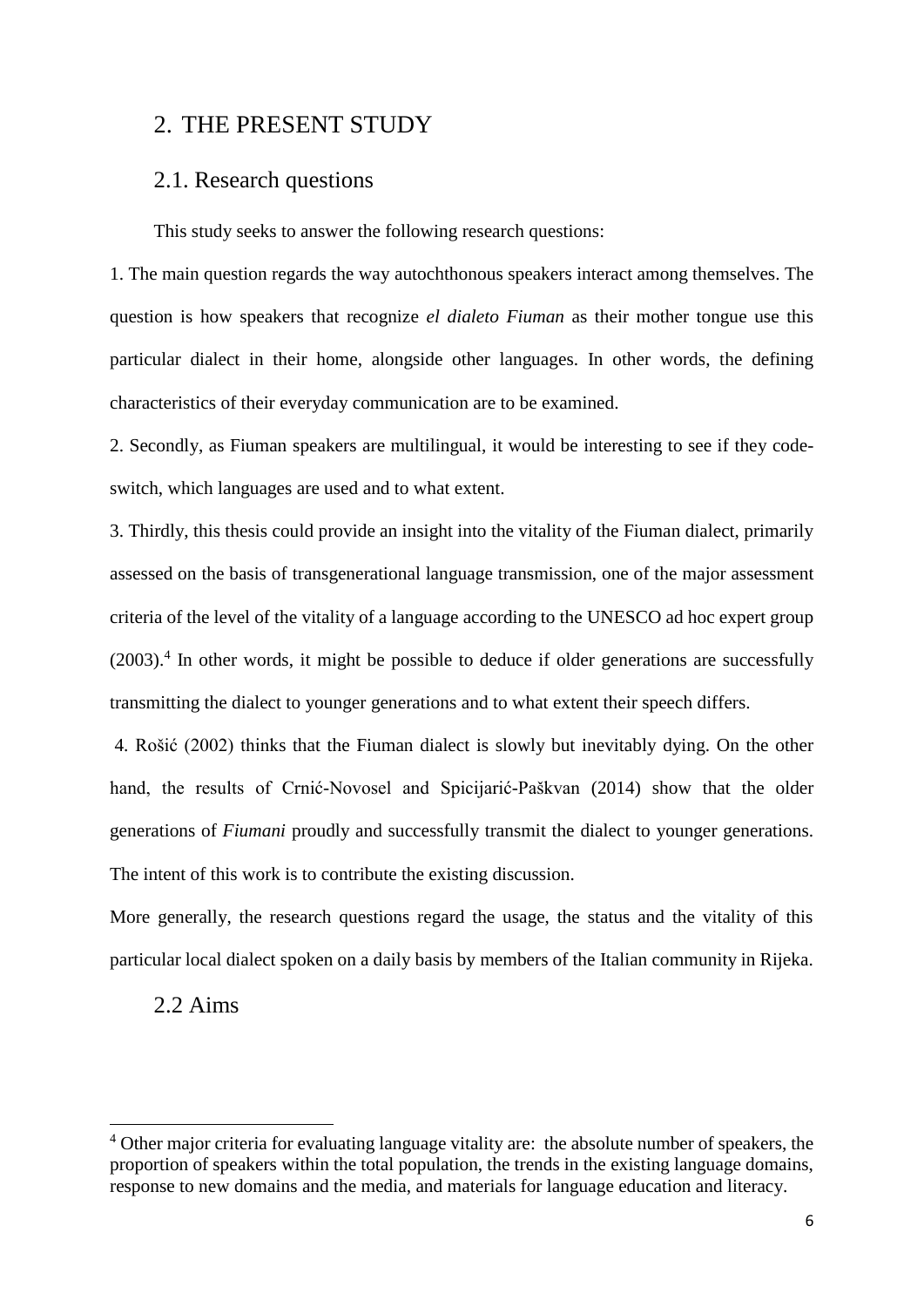The main aim of the study is to analyze the communicative tendencies of autochthonous speakers of the Fiuman dialect. More specifically, the aim is to analyze how autochthonous speakers who are multilingual use their mother tongue, the Fiuman dialect, alongside the standard Italian language and the standard Croatian language.

A related aim is to analyze to what extent the language of older generations differs from the language of younger generations. Another aim is to investigate if younger generations of speakers use the dialect in their everyday communication just as much as the older speakers. Finally, one of the aims is to try to predict, on the basis of the obtained results, if the dialect is able to survive and in which form.

Even though the sample observed in this study is way to small to draw definite conclusions, the results could, nonetheless, present valuable insight into the topic. The results might help to understand how the dialect is used nowadays. Also, they might be useful when discussing the extent of its transmission.

In order to contextualize our findings, they are compared with the results obtained from other studies.

### 2.3 Participants

 Three participants (P1, P2, and P3) were involved in this particular case study. The three participants are adult females from the same family, from different generations. P1 is 23 years old, P2 is 46 years old, and P3 is 73 years old and they live together and interact on a daily basis. They were all born in Rijeka, identify themselves as part of the Italian minority in Rijeka, and consider the Fiuman dialect to be their mother tongue. They use it to communicate among themselves, usually in a domestic environment. The participants are fluent in more than one language. The youngest participant claims to be fluent in standard Croatian, standard Italian and the Fiuman dialect. The second participant claims to fluently speak the standard Croatian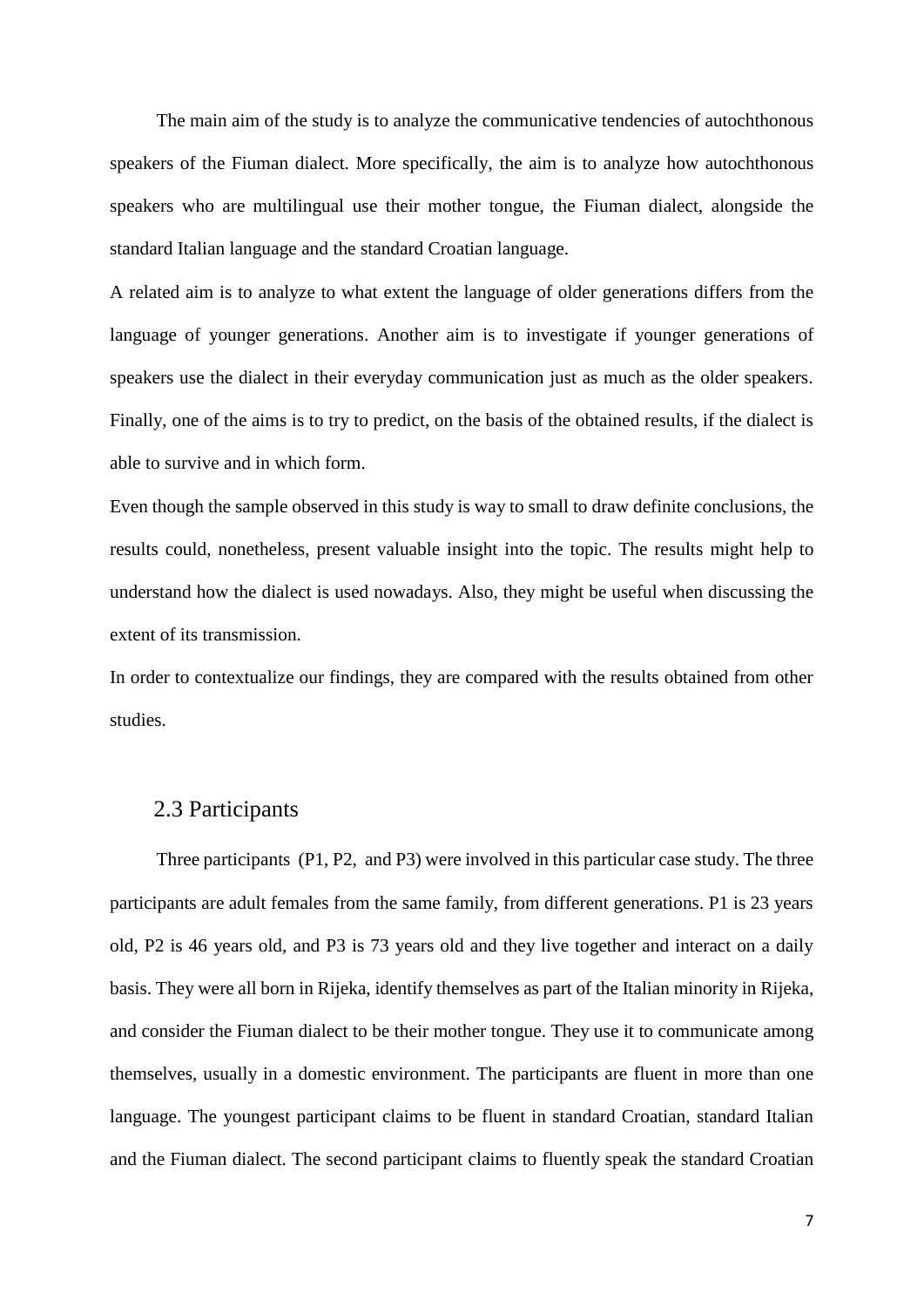language and the Fiuman dialect and understands the standard Italian language but does not actively use it. The third participant reports to communicate in the Fiuman dialect, but also speaks standard Croatian and standard Italian.

Alongside these three main participants, other participants were involved in the study, but to a lesser extent, namely P3's friend, P3's sister, P2's cousin and P1's colleague. P3's friend has the same age as P3 and speaks Fiuman as well as standard Italian and standard Croatian. P3's sister is only few years older than P3 and fluently speaks the Fiuman dialect, reports to occasionally use the standard Italian language, but mostly interacts using the standarad Croatian language, even at home. P2's cousin, who has the same age as P2, claims to communicate using the Fiuman dialect and the standard Croatian language. P1's colleague reports to speak mostly the standard Croatian language, even though was educated in Italian schools, and as a child spoke the Fiuman dialect with her grandmother. P1's colleague is 23 years old.

## 2.4. Research method

 $\overline{a}$ 

The method chosen for this particular study was of qualitative type<sup>5</sup>, since the aim was to investigate how the *Fiumani* interact among themselves in a specific environment, i.e. a domestic setting. The interaction was recorded for five days, few hours a day. Afterwards, the audio recordings were analyzed and a transcript was made.

Even though different authors (e.g. Brown 2001) suggest that qualitative and quantitative methodologies should be combined when possible, the researcher was more inclined to opt for a qualitative research method because of the restricted sample and the nature of the study which

<sup>&</sup>lt;sup>5</sup> Many are the ways to gather qualitative data (interviews, questionnaires, observation of the participants, case studies, etc...). Dorney (2007) analyzes both qualitative, quantitative and mixed methodologies. His work was consulted before starting this study in order to find the best way to gather data.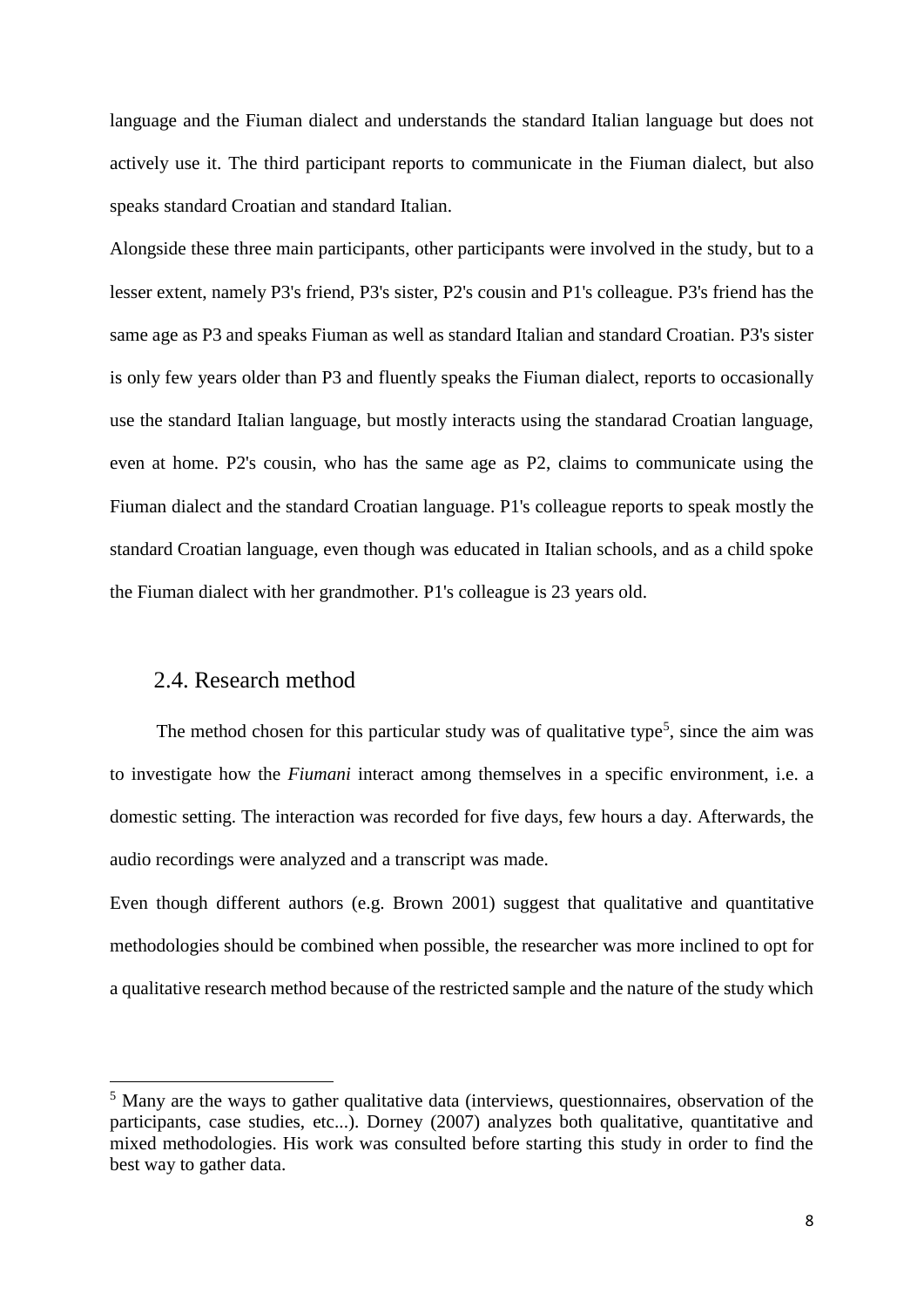aims to obtain specific information about the communicative tendencies of autochthonous speakers of the Fiuman dialect.

The researcher was not only the observer that recorded the interaction, but also one of the participants. The other participants were orally informed of the scope and purpose of the study and willingly agreed to participate.

The data obtained from the audio tapes, i.e. the transcript of the interaction, was carefully analyzed. The results of the study are presented in the following section.

# 3. RESULTS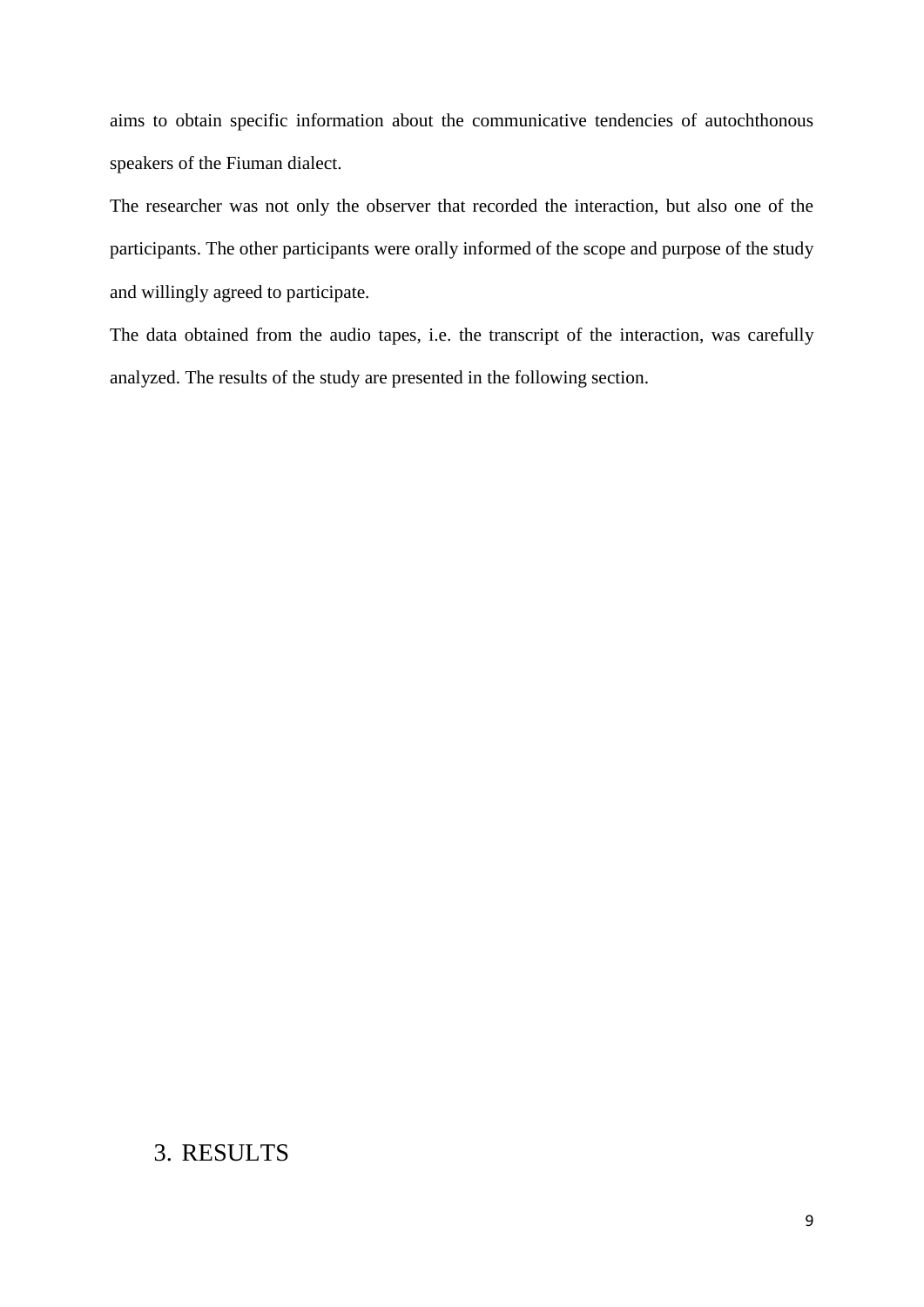The results show that there is a high degree of code-switching in the speech of all three generations, occurring on a daily basis. The alternation occurs between the Fiuman dialect and words and phrases from standard Croatian, i.e. words from standard Croatian are incorporated in interaction in the Fiuman dialect. This is clearly indicated in the following examples:

#### Extract 1

P2: Ti me ga visto el upaljač?

P1: El te xe sopra el frižider

#### Extract 2

P3: Te prego (.) Ti me misuri el tlak.

P2: Adesso (.) Solo che bevo caffe'

Extract 3

P1: Vado farme tuš

P2: Ciudi el bojler

These examples also show that the Fiuman dialect spoken by younger and older participants does not significantly differ, that is, they code-switch to a similar extent, and use similar sentence constructions and vocabulary.

Unfortunately, the analysis of the transcript cannot give any results regarding the use of the dialect in its written form. This study focused only on the analysis of speech samples. But the researcher is able to presume that the participants do not use the dialect in its written form, at least not frequently, and do not read in the Fiuman dialect.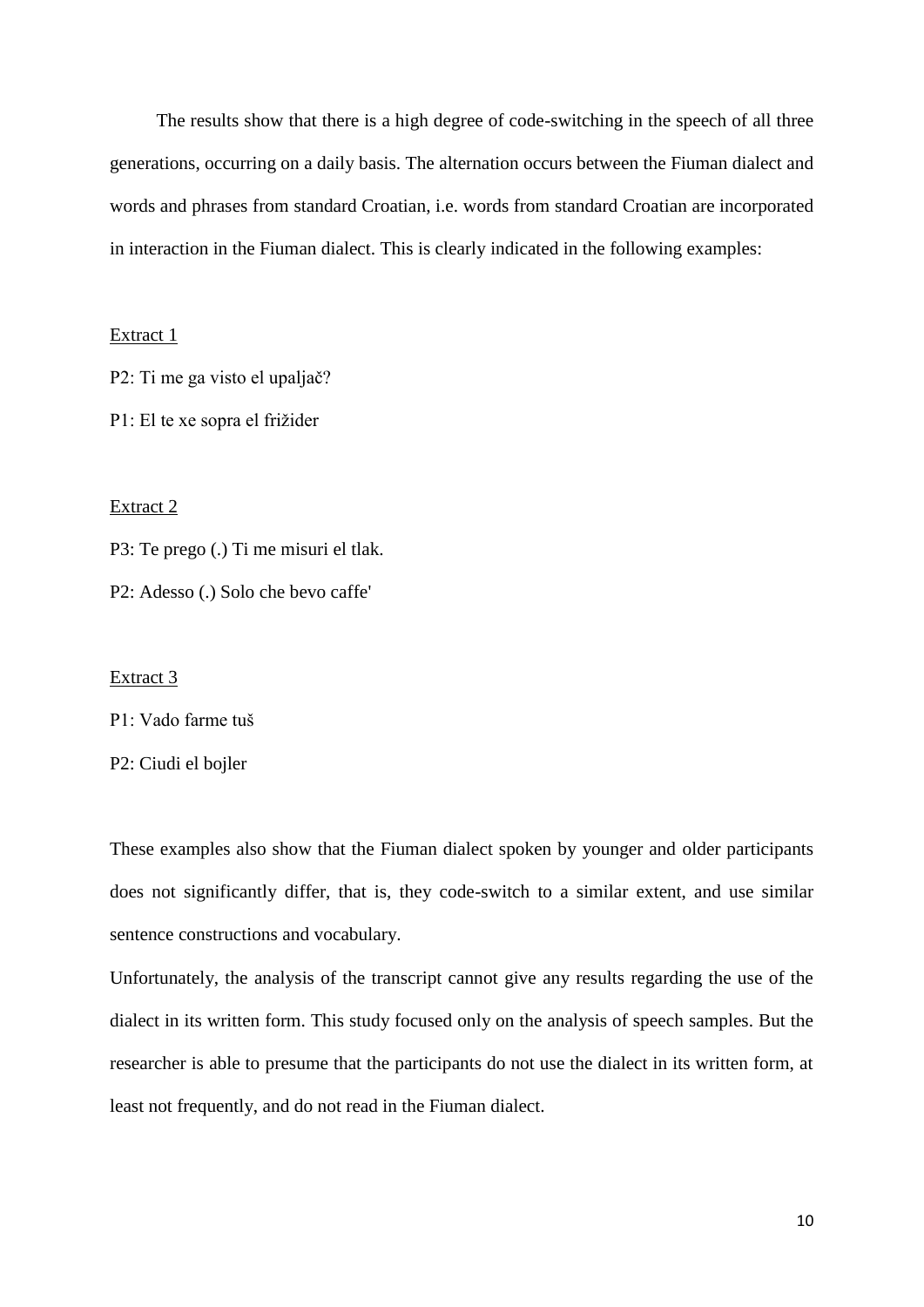During the recording, the participants were visited by relatives and friends. Those interactions permitted to analyze how autochthonous speakers of the Fiuman dialect adjust their language when having a conversation with other speakers. Some of the speakers consider themselves to be Fiumani.

When interacting with their relatives, who visit them occasionally, the participants of all three generations use the Fiuman dialect. This fact is not surprising since they were, at least in part, raised together.

#### Extract 4

P3: Ti la ga ciama' ieri? Sister of P3: Si la go ciama' (..) Pa te go deto P3: Non ti me ga deto (.) No stame inscempiar. P1: Ande' parlar in cusina (.) Guardo la television

#### Extract 5

P2: Cosa ti son vegnu' in pauza de lavor?

Cousin of P2: Si (.) Go meza ora

P1: Ti vol caffe' Doli?

The extracts show that P1, P2, and P3 do not adjust their language when interacting with their relatives (e.g. sister, cousin) with whom they share cultural background and linguistic identity. They also code-switch as shown in the following extract:

#### Extract 6

P3: Cosa ti ga compra novi auto?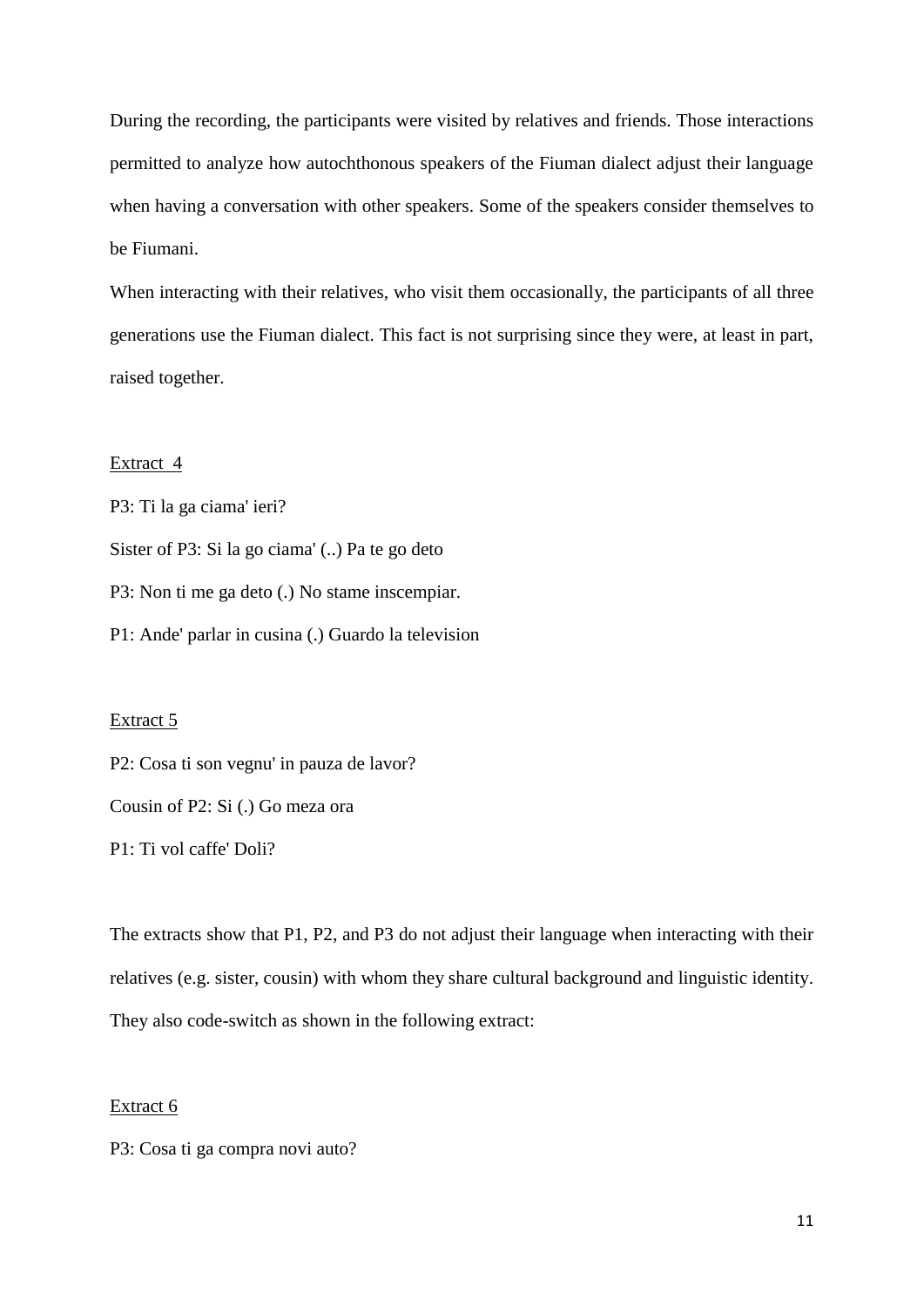Cousin of P2: Si (.) Ti alzi kredit i riješeno

P1: E in quanti ani? Anche mi me coprerio uno

Interestingly, the analysis of the recorded speech samples show that the participants do not use words from standard Italian in any communicative situation, except when they comment on Italian television programs. They also tend to repeat what they hear on TV. The following extract clarifies this:

Extract 7 (P1, P2, P3 are watching an Italian TV show)

P3: La ga detto ''Mi ha fatto soffrire'' (.) Adesso vederemo perche'

P1: Joj, daj nona (exhales) Cos ti guardi stupidaggini

Furthermore, P3 tries to speak exclusively in standard Italian when calling relatives who live abroad. The following dialogue shows how P3 adjusts her language to the other speaker:

Extract  $8$  (on the phone)

P3: Ciao Adriana (.) Come stai carissima?

(...)

P3: Da noi tutto bene (.) Tutto sempre stesso

(...)

P3: Dimmi (.) come stanno i figli

A related example regards P3 who is trying to write a postcard in Italian for her relatives abroad.

She asks P1 for advice, since P1 was educated in Italian schools:

#### Extract 9

P3: Come se scrive abbraci? Con una c?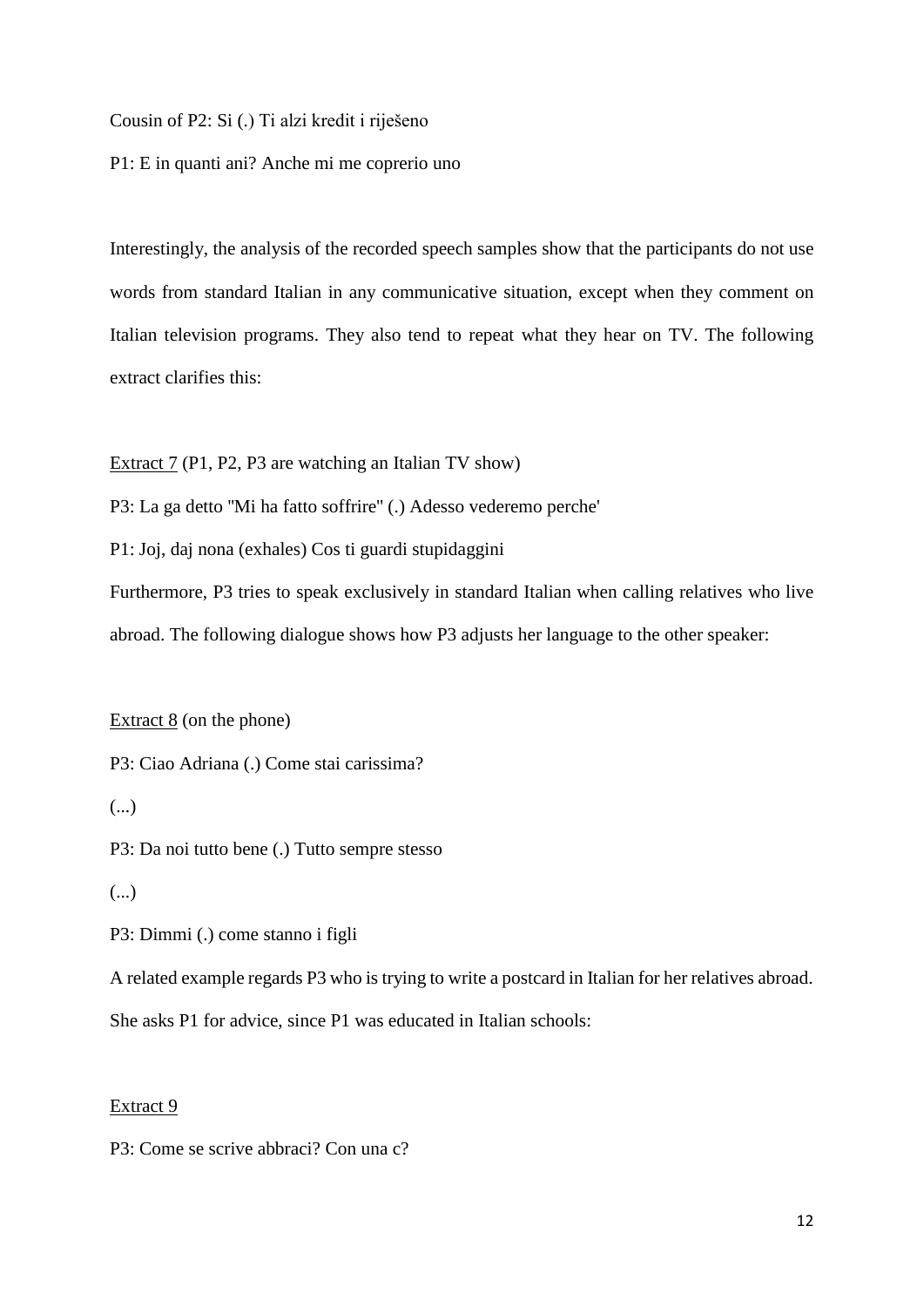P1: Con due b e due c (.) Abbracci

An interesting example of code-switching between standard Croatian, standard Italian and the Fiuman dialect occurred during a conversation that involved P3, P1 and a university colleague and friend of P1 that came in visit.

#### Extract 10

P3: Dorotea (.) Ti ne son vegnu' trovar Dorotea: Si son vegnu' (.) Molto tempo non ero P1: Dodo, hoćeš kavu? Dorotea: Da može (.) Hvala P3: Si daghe caffe' e biscotti. (..) P3: Che bella scura ti son Dorotea (.) Ti va far bagno (.) No come la Luana Dorotea: Si si vado (..) Vado anche domani P3: Cosa noi ga deto che doman piovera'? Dorotea: No (.) Sa come si dice (.)Rosso di sera (.) bel tempo si spera (laughs discretly) P1: Ma piovera' (.) mi credo (..) Ma sai Dodo (.) si dice anche la speranza e' l'ultima a morire (laughs ironically) P1: E idemo u sobu (.) Moram ti nešto pokazati Dorotea: Ajmo

From this example we can see that all three speakers are multilingual and have knowledge of standard Italian, standard Croatian and the Fiuman dialect. Interestingly, P1 and her colleague speak standard Croatian between themselves, but in interaction with P3 they switch to the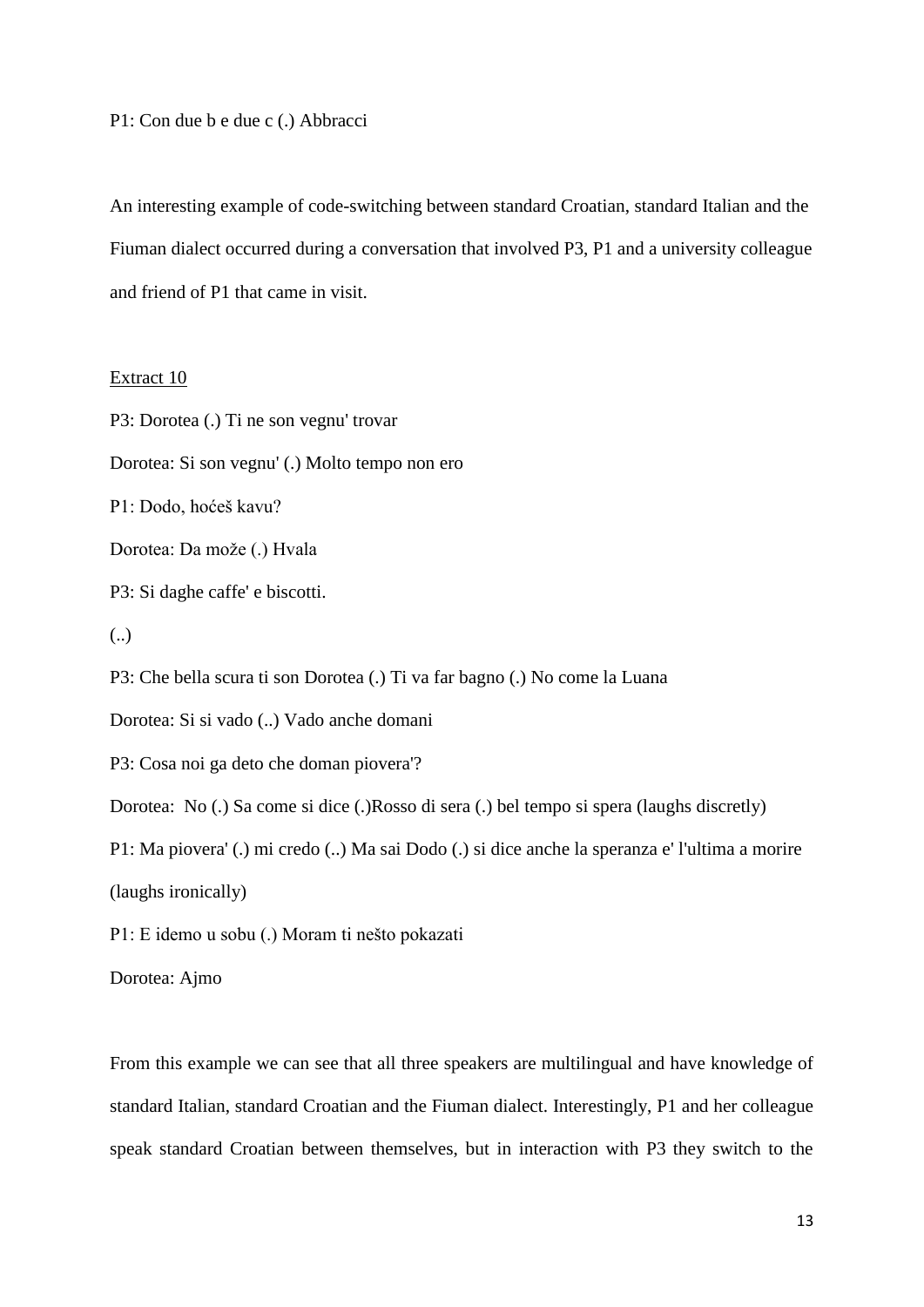Fiuman dialect and also integrate standard Italian words (in this particular case they used Italian proverbs). We can assume that this is due to the fact that P1 and her colleague are not accustomed to use the dialect when they interact between themselves, but only when interacting with older people.

As the following dialogue will show, between P1 and her colleague there is also code-switching between the standard Croatian and the standard Italian. This may be attributed to the fact they were both educated in Italian schools in Rijeka.

#### Extract 11

Dorotea: E tako sam morala učiti i Manzonija (.) Alessandro Manzoni naque nel 1785 a Milano. E' stato uno scrittore [...]

P1: Joj (laughs) sve znaš napamet (smiles)

On the other hand, P3 interacts with her friends using the Fiuman dialect.

#### Extract 12

P3: Anice mia (.) Cosa ti eri dal dottor?

Friend of P3: Si (.) Go fatto rendgen

The interaction between P3 and her friend is characterized by the usage of a number of words from the standard Croatian while speaking the Fiuman dialect. This might be due to the restricted Fiuman vocabulary. Extract 12 resembles previous extracts where P1, P2, and P3 speak with their relatives.

The data indicate that younger participants do not use the Fiuman dialect to interact between themselves, whereas the participants from the older generation do. Younger generations of speakers, P1 and P2, use the dialect in interaction with their relatives, but not in interaction with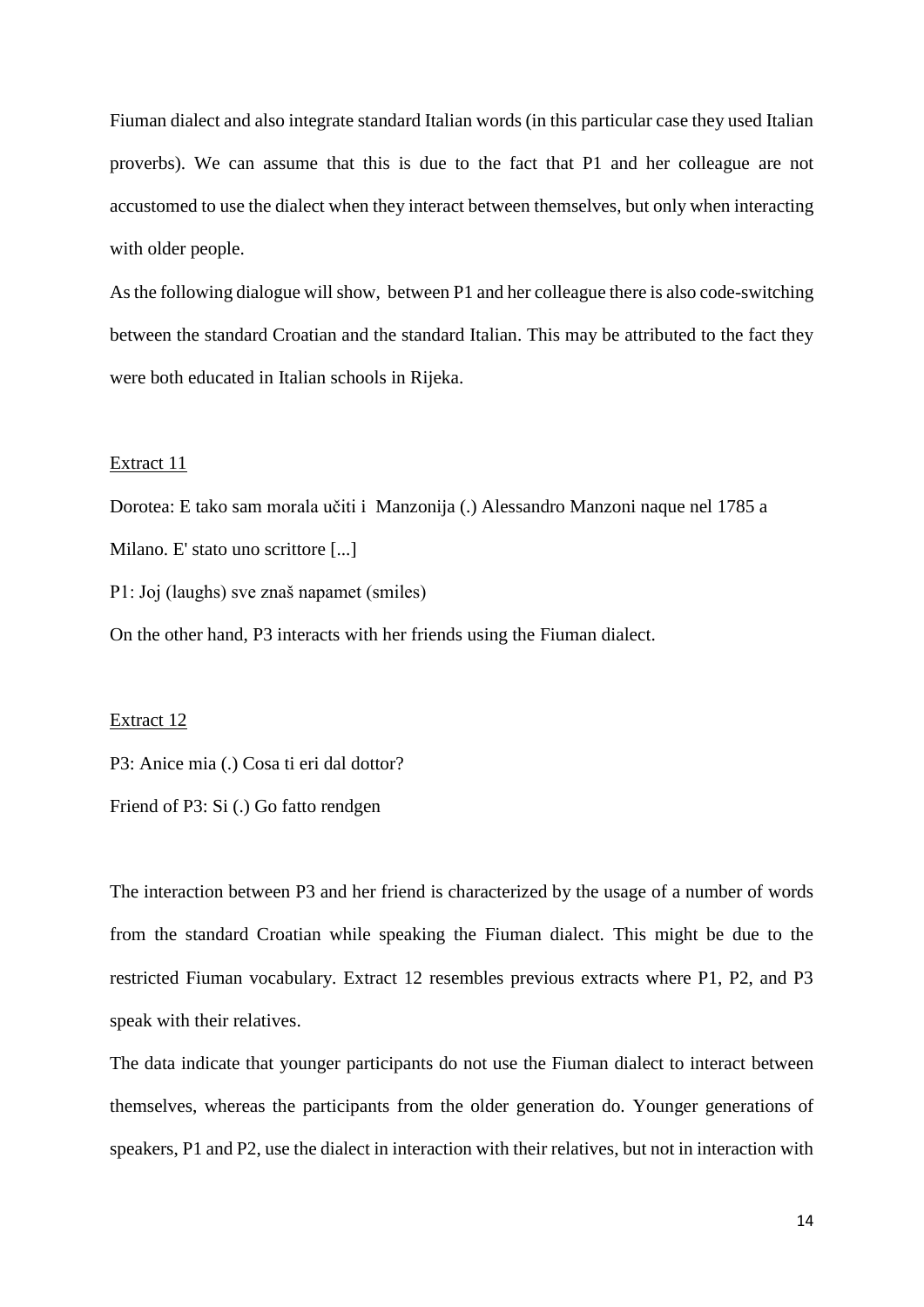their friends. P2 uses only the standard Croatian language to interact with her friends because they have no knowledge of the Fiuman dialect. P1 has the possibility to use the Fiuman dialect with her friend and colleague since both learnt it as children, but chooses to speak standard Croatian. They use the standard Croatian language, but integrate words and phrases from the standard Italian, as a result of their education.

The results indicate that the transmission of the language is successful in the sense that all participants from different generations speak the Fiuman dialect. However, a high degree of code-switching is present in communication, and only speakers of the older generation are accustomed to speaking the Fiuman dialect with their friends.

Furthermore, it seems that the standard Italian language has no substantial influence on the Fiuman dialect, at least not directly in the sense that the speakers are prone to use Italian words instead of words from the Fiuman dialect or from the standard Croatian language.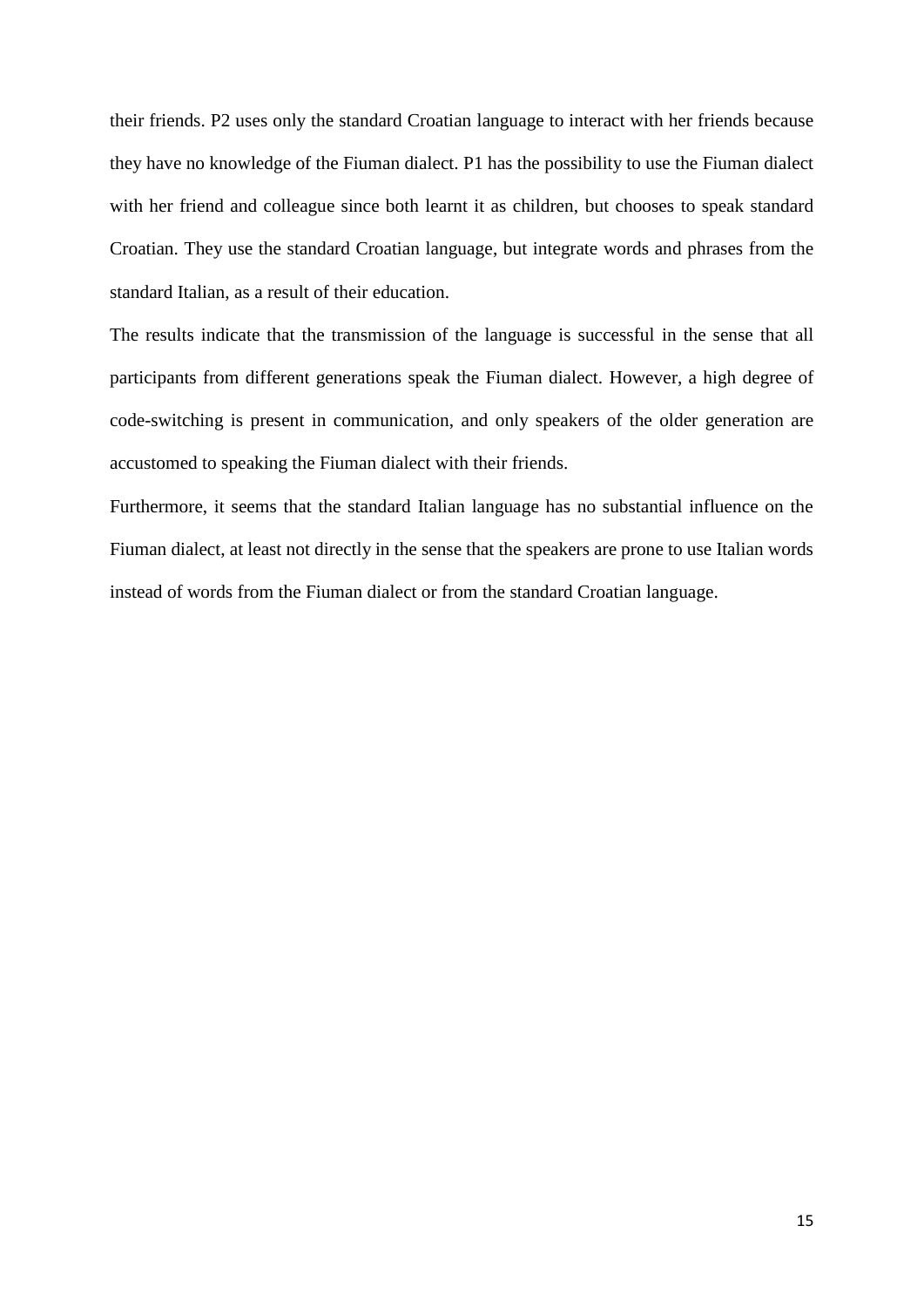## 4. DISCUSSION

**.** 

 As stated at the beginning of the thesis, the Fiuman dialect developed on the territory of the city of Rijeka as an autochthonous language spoken by a minority of people. It changed through time influenced by Venetian speech forms and idioms spoken in its surrounding. Surely, it was not the only autochthonous dialect present in Rijeka, a city known for the presence of ethnic and linguistic diversity. The Čakavian dialect is also an autochthonous dialect that coexisted and sometimes interacted with the dialect analyzed in this study. Lukežić (1993; 2008) writes about the development of these dialects and their morphological and phonetic features.<sup>6</sup> What is relevant for the present research is the author's analysis of the linguistic status of these dialects nowadays saying that not only have they undergone numerous changes but also are in unenviable positions. Specifically, the speakers of the Fiuman dialect "are marginalized in peripheral linguistic enclaves" (Lukežić 2008:36). Moreover, Lukežić (2008) expresses her fear that languages like Italian and Croatian will progressively substitute the dialect, and Rošić (2002: 11-12) supports that idea:

In contrast to the Italian language, the Fiuman dialect has a very small chance of continuing beyond the survival of its older speakers. There is no practical way to estimate the present number of Fiuman speakers in the city. Those who still use it in their daily contacts and who speak it fluently are now well into their seventies and eighties, but their number is becoming smaller with each passing day. The speech of the younger generation of Fiumans, however, has been greatly influenced by the standard Italian language.

<sup>&</sup>lt;sup>6</sup> Lukežić (2008) also describes their mutual relationship. They coexisted on the same territory, but were never in conflict in the sense that the usage of one dialect could be blamed for the dissolution of the other. Also, the author describes the unfavorable sociopolitical factors which caused the marginalization of their usage.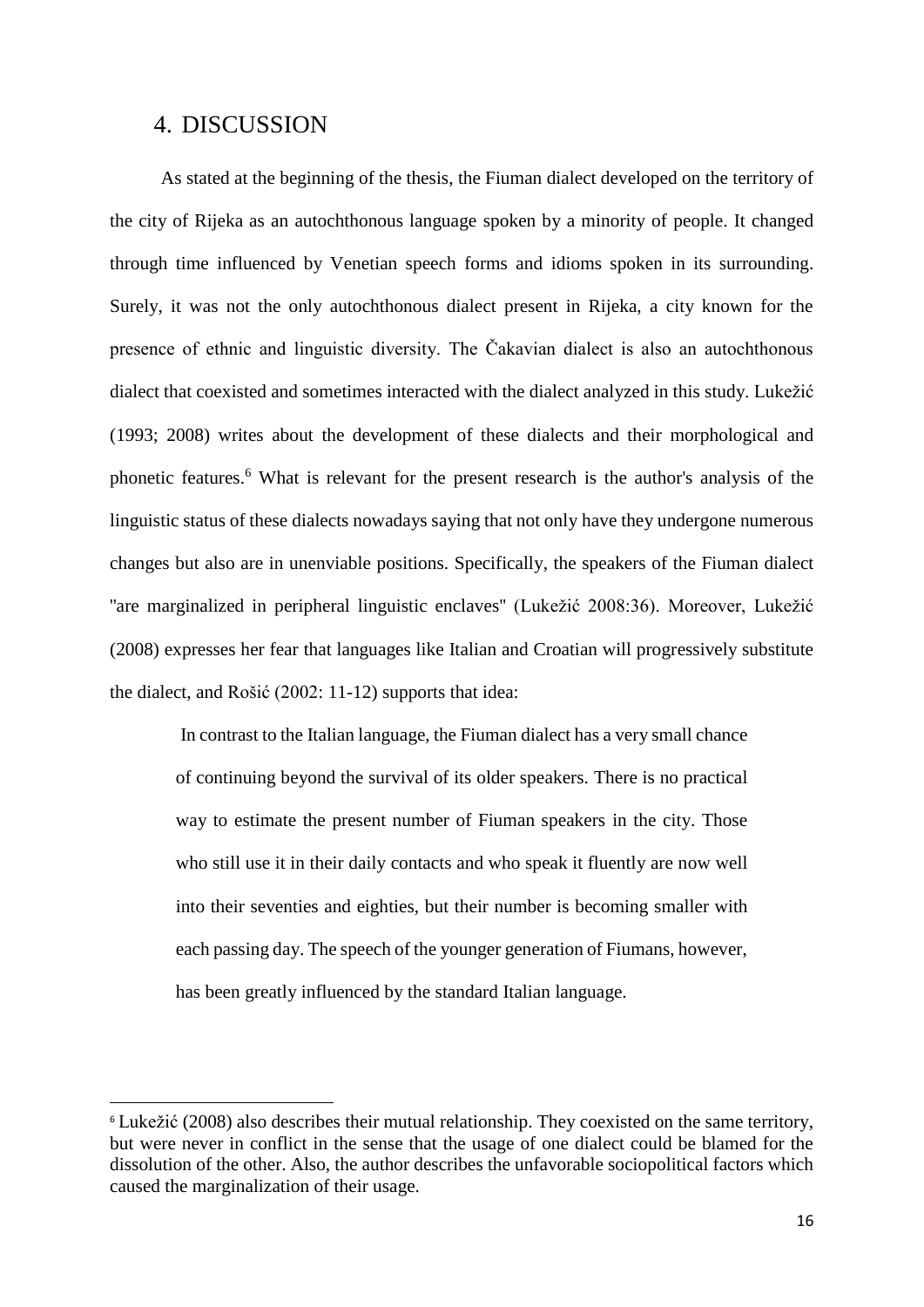Even though the results presented in this thesis cannot be generalized, they show that the Italian standard language has no substantial influence on the Fiuman vocabulary. Interestingly, even P1, P2, and P3 who are of Italian nationality do not use the Italian standard language in everyday communication. This might be attributed to the fact that the participants use the dialect from birth and do not perceive the standard Italian language as more prestigious.

The results of the study show that there are few situations in which Italian words, phrases and proverbs are used. This also indicates that not all speakers have learned the standard Italian language. P3 has learned standard Italian in elementary school and uses it when speaking with relatives that live abroad. P2 was formally educated in Croatian, understands the standard Italian but does not use it, and P1 adjusts her language according to the interlocutor, and uses the Fiuman dialect at home, even though she is very fluent in standard Italian.

Even though the sample was limited, the results collected indicate that older speakers successfully transmit the dialect to the younger generation in their family, and speech extracts show that the language of younger generations minimally differs from the language of older generations. There is a high-degree of code-switching between the Fiuman dialect and the standard Croatian language. This might be attributed, as Rošić (2002:12) also confirms, to the fact that the Fiuman vocabulary is restricted:

In fact, the Fiuman vocabulary contains only a small number of words that are not related to basic, everyday human needs. Such limited vocabulary is the main reason for the presence of a large number of compensatory loanwords, which can be categorized as being of necessity.

The question that raises concern is if this restricted vocabulary, even though complemented with words from standard Croatian, will be satisfactory to future generations of speakers. As Rošić (2002:12) notes, the Fiuman dialect has its limits: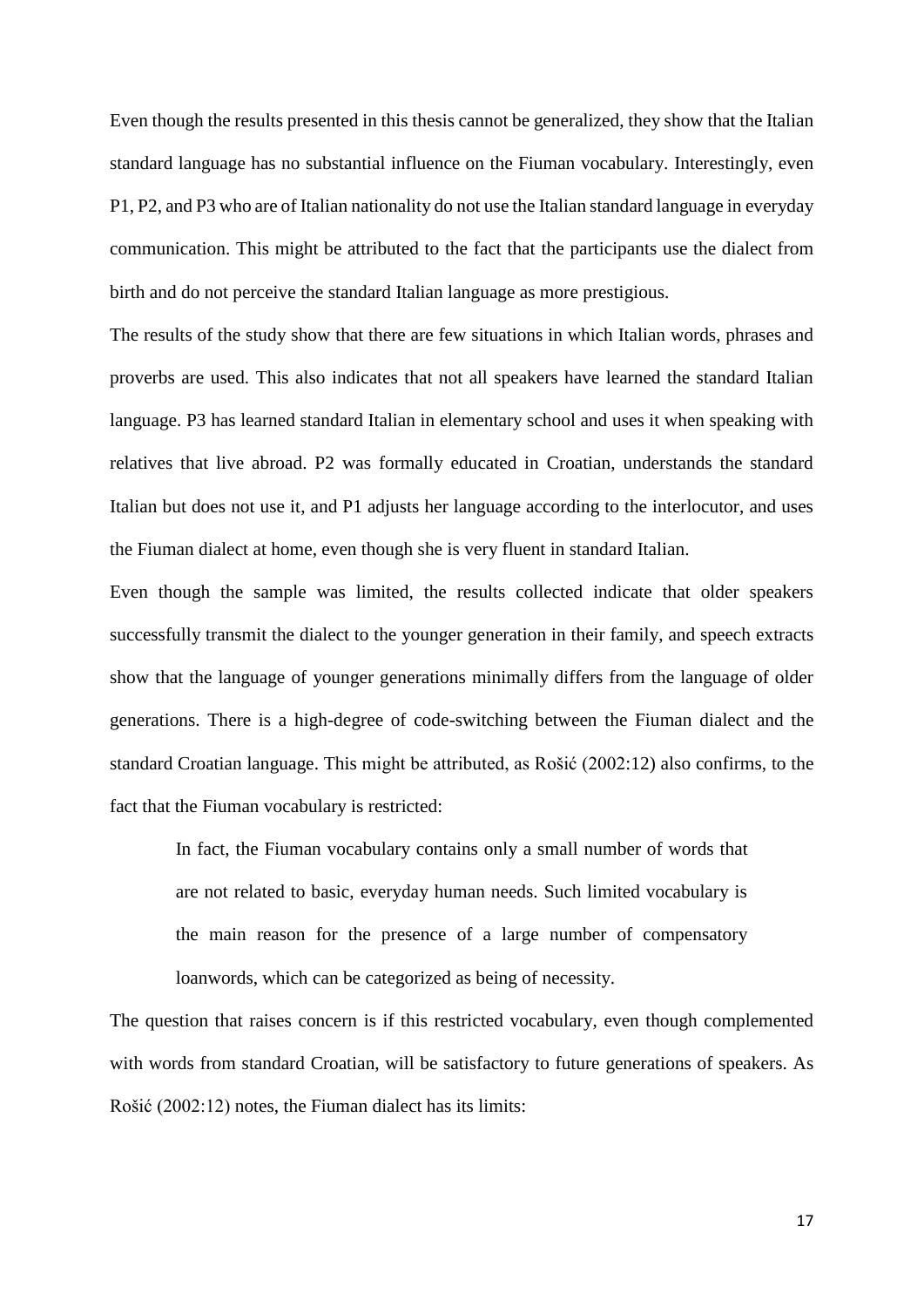The Fiuman dialect was adequate in earlier, ''simpler'' times when life and work was not affected by outside influences, when information from the world of progress was not available or slow to filter through to the wider audience.

Furthermore, the findings show that P1, P2 and P3 use the Fiuman dialect to speak to their relatives. However, when interacting with their friends the younger generation is keen to communicate using the standard Croatian rather then the dialect, even if the interlocutor also has knowledge of the dialect. This might be due to the fact that the speakers are accustomed to using the dialect in a very restricted and private environment, at home with other family members. This is confirmed also by Crnić-Novosel and Spicijarić-Paškavan (2014). According to their results, the speakers use the dialect in everyday communication between family members, among friends or within specific groups of speakers. This thesis indicates that the dialect is successfully used to communicate mostly between family members who transmit the language to younger generations.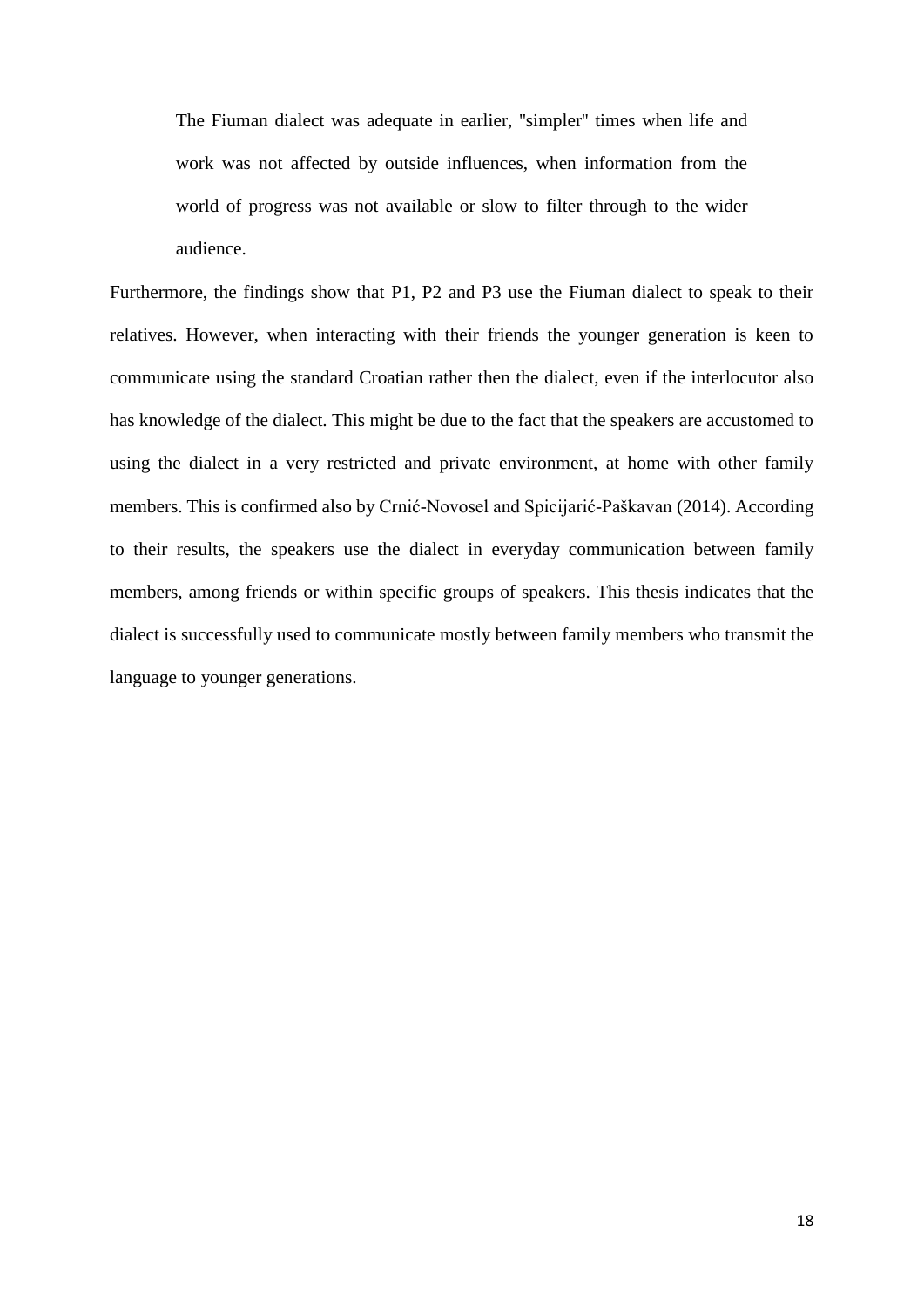### 5. CONCLUSION

 The thesis presents the results obtained from a case study whose aim was to observe everyday communication among speakers of the Fiuman dialect. The participants were recorded in their home in order to collect data regarding their communicative tendencies.

The results indicate that all three generations of participants use the Fiuman dialect on a daily basis. However, there is a high degree of code-switching noticeable in their speech. From the analysis of the results it is clear that many words and expressions from standard Croatian are mixed with the dialect and form a heterogeneous sociolect. Words and expressions from the standard Italian language are usually used when communicating with relatives that live abroad, or when commenting on Italian TV shows. Other then these few examples, there is no significant code-switching between the Fiuman dialect and the standard Italian language.

Interestingly, younger and older speakers code-switch to a similar extent, using similar sentence construction and vocabulary, that is, their language does not significantly differ.

The data also show that this minority language is successfully transmitted and used in intergenerational communication (cf. Crnić Novosel and Spicijarić Paškvan 2014). However, only grandparents use the dialect to communicate with their friends. The standard Croatian language is predominant in the communication of the younger generation. Speakers of the younger generation will, however, use the Fiuman dialect when interacting with older speakers. This could be attributed to the fact that the younger generation is not accustomed to using the Fiuman dialect outside a family setting.

Even though the sample of the study was limited, we could deduce that the problems the Fiuman dialect has to fight regard mostly its stagnated and limited vocabulary. As Rošić (2008:12) confirms: "Today, its limited use, combined with inadequate vocabulary can only be considered a hindrance, not an attribute to its continuity." Even though the Fiuman dialect is successfully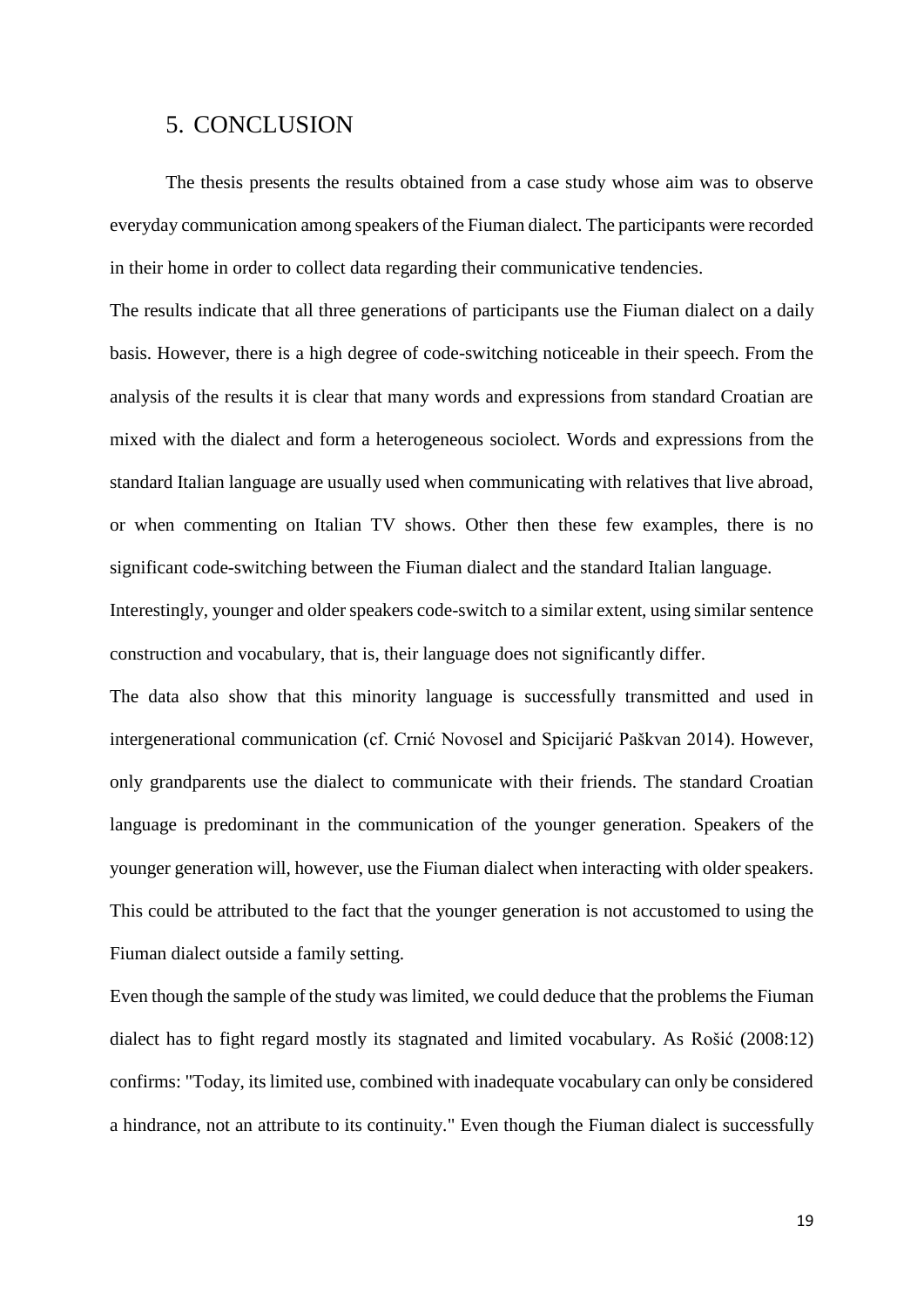transmitted to the younger generation of *Fiumani*, it is still a minority language spoken mostly in a private family environment. Even then, there is a high degree of code-switching. A preoccupying prospect is that with time more and more words from standard languages will be used, which might lead to a slow but inevitable death of this dialect.

In order to prevent that, more research is needed. In addition, there should be educative programmes that promote the Fiuman dialect in its spoken as well as written form.<sup>7</sup>

However small the contribution, this thesis not only gives an insight into the communicative tendencies of the speakers of the Fiuman dialect, but is also one of the most recent studies in the field and can help in the overall assessment of the usage, the status and the vitality of the Fiuman dialect. According to the UNESCO document on language vitality and endangerment (2003), gathering information on endangered languages is the first steps to undertake before developing projects and activities that will help to preserve a minority language like the Fiuman dialect.

 $\overline{a}$ 

<sup>&</sup>lt;sup>7</sup> Rošić (2008: 23) points out that the Italian community in Rijeka, through their publishing house Edit, publishes a number of reviews and books as well as a daily newspaper ''La voce del popolo''. The annual review ''La Tore'' is the only publication that contains material written in Fiuman. This might be related to the fact that there are not many members of the Fiuman community who can speak it well, let alone write in it.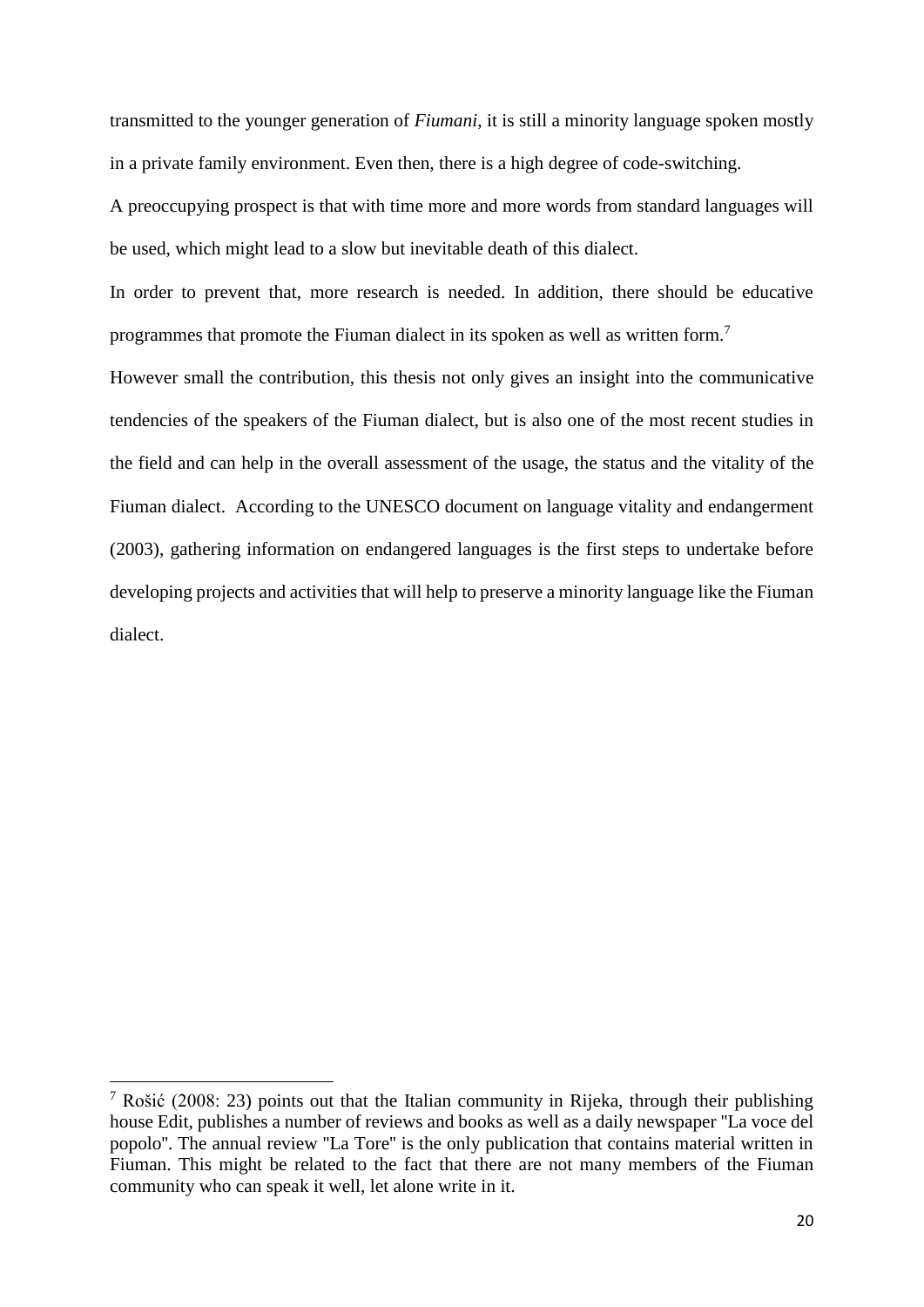# REFERENCES

- 1. Blecich, Kristina. 2012. *Storia delle parole nel dialetto fiumano*. Pula: Sveučilište Jurja Dobrile u Puli.
- 2. Bontempo, Bruno. *Mali rječnik fijumanskog dijalekta.* Webpage. <http://www.rijeka.hr/Default.aspx?art=8245&sec=949 > Accessed 17th August
- 3. Burra, Aleksandro. 2010. "L'identita' minoritaria nel nuovo contesto regionale, con particolare riferimento alla minoranza italiana in Istria e Quarnero" in *Etnia XII.* Rovinj: Centro di ricerche storiche di Rovigno. 1-332.
- *4.* Crnić-Novosel, Mirjana & Spicijarić-Paškvan, Nina. 2010. "Fiumani i stavovi o fiumanskom idiomu u 21. stoljeću" u zborniku *Riječki filološki dani 9.* Rijeka: Filozofski fakultet u Rijeci*. 409-417.*
- 5. Dean Brown, James. 2001. *Using surveys in language programs*. New York: Cambridge University Press. 212-251.
- 6. Dornyei, Z. 2007. *Research methods in applied linguistics: Quantitative, qualitative and mixed methodologies*. New York: Oxford University Press
- 7. Kobler, Giovanni. 1896. *Memorie per la storia della liburnica citta' di Fiume I*. Fiume: Stabilimento Tipo-litografico Fiumano di Emidio Mohovich.
- 8. Lukežič, Iva. 1993. "O dvama riječkim pučkim jezicima" u časopisu za filološka istraživanja *Flumensia.* Rijeka: Filozofski fakultet u Rijeci. 25-38.
- 9. Lukežić, Iva. 2008. "Današnji riječki govor(i)" u zborniku *Riječki filološki dani 7*. Rijeka: Filozofski fakultet u Rijeci. 443-453.